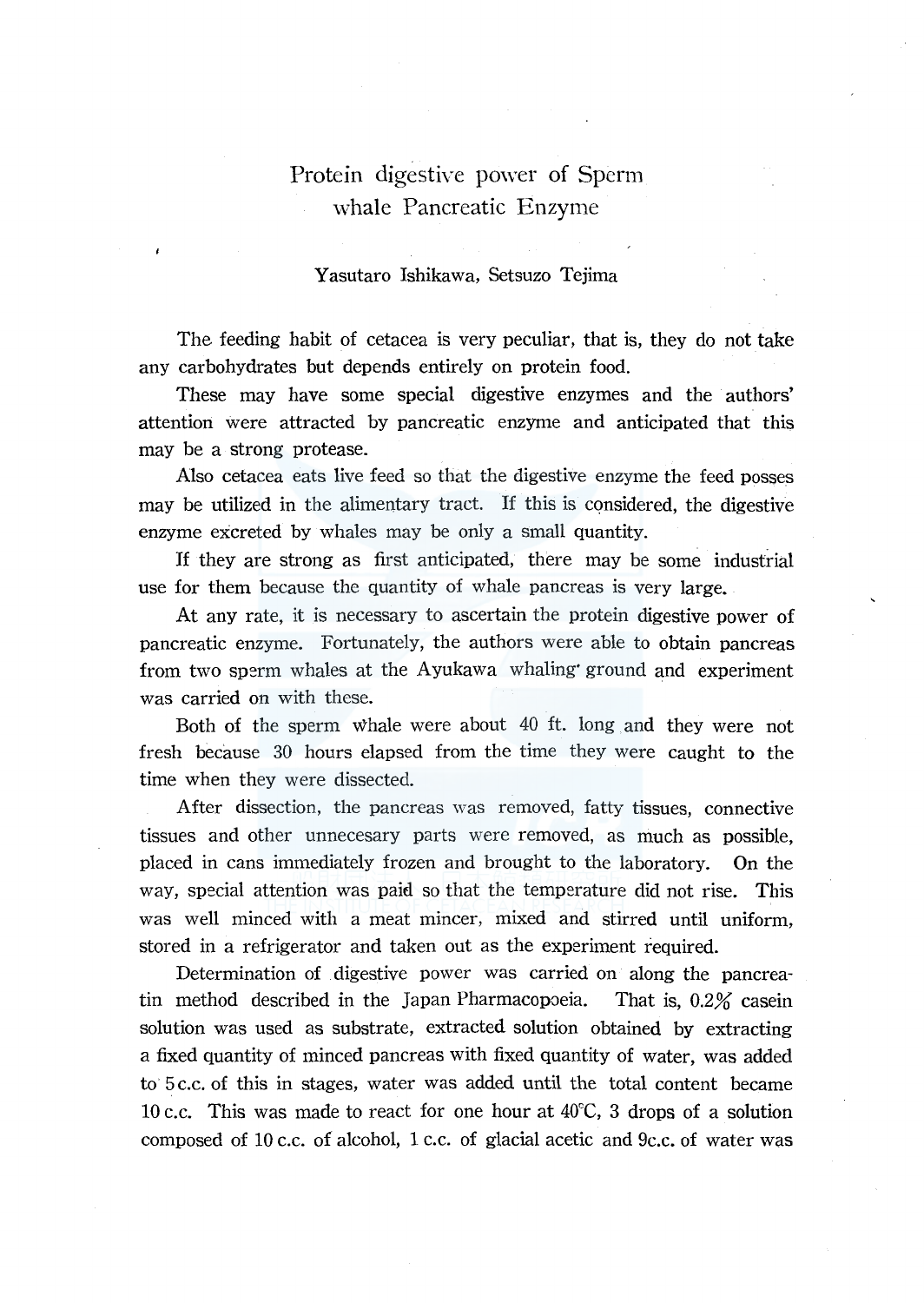added to this digestion solution and the presence. of slight tutbidity was taken as the end of digestion.

Preparing of casein solution is as follows that is, refined casein by Hammersten's method, is dried in a  $H_2SO_4$  desiccator, 2 g. of this is removed and well dispersed in about 50 c.c. of water. To this is added  $2$  c.c. of 0.1 N KOH, shaken to dissolve and made up to  $100$  c.c. with water after it has dissolved.

Experimental objects were to determine, the digestive power of fresh pancreas (those which went trough the above procedure), the relation between time and activition of digestive power when it was autolysed at 40°C in neutral reaction and the same relation in autolysis at 40°C when sligtly acidic (initial pH 5.4) and the digestive power when minced pancreas was dried with acetone and pulverized.

Furthemore, the same experiment was carried on with cow pancreas and the digestive powers of cow pancreas and whale pancreas were compared.

#### Experiment

1. Protein digestive power of fresh pancreas.

Enzyme solution made by dispersing 1 g. of minced pancreas 'in 100 c.c. of water is filtered with fluted filter paper. The analysis of this minced panccreas is 73.7% moisture and, 26.3% dried matter but this dried matter contained considerable quantity of fat. Therefore, 100 c.c. of this extraction liquid may be equivalent to ea. 0.2 g. of dried pancreas so that in such an estimation method, 0.2 g. is assumed to be not such a discrepancy. By doing this, it will be simple to calculate the unit quantity of pancreas which digested so many times case in because the case in solution is  $0.2$  g.  $/100$  c.c. All experiments hereinafter were carried on by this method.

Experimental result is as shown in Table I and this pancreas did not have any digesting power.

|     | Table I. Digesting Power of Fresh Pancrea |           |     |     |    |  |  |  |  |
|-----|-------------------------------------------|-----------|-----|-----|----|--|--|--|--|
| No. | 0.2% Casein<br>solution c.c.              | Turbidity |     |     |    |  |  |  |  |
|     |                                           |           |     |     | Ξc |  |  |  |  |
|     |                                           |           |     |     |    |  |  |  |  |
|     |                                           |           |     | 2.5 |    |  |  |  |  |
|     |                                           | 0.5       | 4.5 | 10  |    |  |  |  |  |

#### Table I. Digesting Power of Fresh Pancrea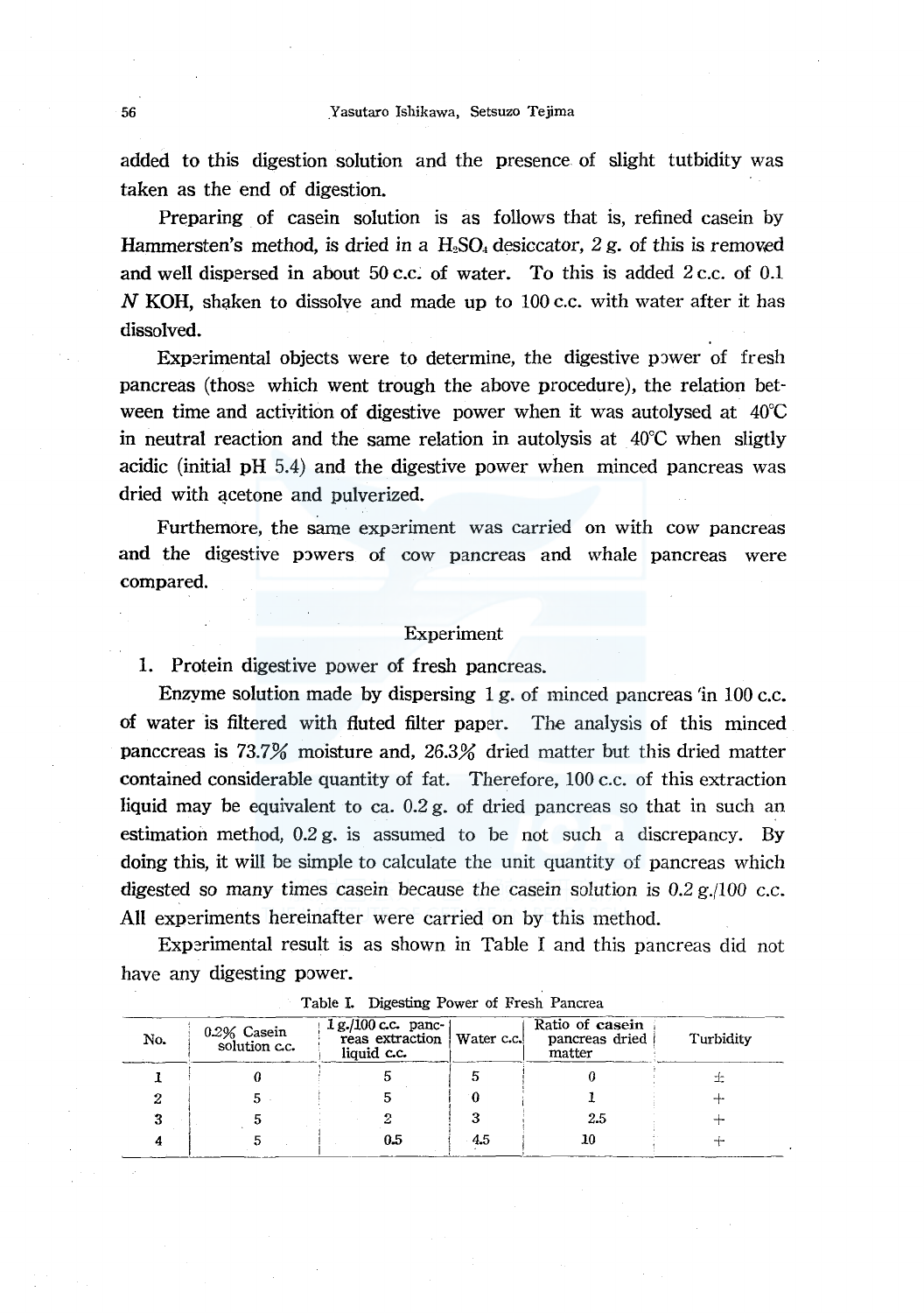In turbidity,  $-$  indicates transparent,  $\pm$  slight turbidity, and turbid or precipitation is indicated by  $+$ . This applies to all following experiments. 2. Increase of digestive power by neutral autolysis.

Minced pancreas is placed in a conical flask, a small amount of toluol added and sealed. This is placed in a thermostatic bath, of  $40^{\circ}$ C taken out at the time indicated in Table II and digestive power determined. Pancreas extraction liquid is made in the same manner as before, that is, 1g. of pancreas is extracted with 100 c.c. of water and filtered.

| Hours left<br>standing | No.                                  | 0.2% Casein<br>Solution c.c. | 1g/100c.c.<br>Pancrea extrac-<br>tion liquid c.c. | Water<br>c.c.                               | Ratio casein<br>pancreas dried<br>matter       | Turbidity                            |
|------------------------|--------------------------------------|------------------------------|---------------------------------------------------|---------------------------------------------|------------------------------------------------|--------------------------------------|
| 3,5<br>hours           | $\frac{1}{2}$                        | a<br>5<br>5                  | 5<br>5<br>$\overline{2}$                          | 3<br>$\begin{array}{c} 0 \\ 5 \end{array}$  | 0<br>2.5                                       | (digested)<br>士<br>$^{+}$            |
| 10.5<br>hours          | 1<br>$\frac{2}{3}$<br>4              | 0<br>5<br>5<br>$5^{\circ}$   | 5<br>5                                            | 5<br>3<br>4                                 | 0<br>2.5<br>5.                                 | (digested)<br>Ŧ.<br>$+$              |
| 24<br>hours            | 1<br>$\frac{2}{3}$<br>$\overline{5}$ | $\Omega$<br>5<br>5<br>5<br>5 | 5<br>5<br>2<br>0.5                                | 5<br>0<br>$\bf{3}$<br>$\overline{4}$<br>4.5 | $\bf{0}$<br>$2.5\,$<br>5<br>10                 | (digested)<br>┿<br>$+$               |
| 48<br>hours            | $\frac{2}{3}$<br>$\frac{4}{5}$<br>6  | 0<br>5<br>5<br>5<br>5<br>5   | 5<br>5<br>2<br>0.5<br>0.2                         | 5<br>0<br>3<br>$\overline{4}$<br>4.5<br>4.8 | 0<br>$\frac{1}{2.5}$<br>10 <sup>°</sup><br>2.5 | (digested)<br>┿<br>$+$<br>$+$<br>$+$ |

Table II. Increase of digestive power by autolysis

As can be seen from Table II, when it is allowed to autolyse at  $40^{\circ}$ C, digestive power increase somewhat, the maximum of increase being between  $10-24$  hours, and its maximum value being at 2.5. That is, pancreas digest 2.5 times its weight of casein.

3. Increase of digestive power by slightly acidic autolysis.

10 g, of minced pancreas is mixed with 2 c.c. of water and 2 c.c. of 0.1 N HCl, a small amount of toluol added, made into several samples, sealed and stored in a thermostatic bath of 40°C. One of these is taken out at each time indicated in Table III and digestive power determined. The initial pH of this mixture was 5.4.

The concentration of the enzyme solution is exactly the same as in the previous experiment and 100 c.c. of the enzyme solution is equivalent to 1 g. of the original pancreas  $(0.2 g$ , as dried matter).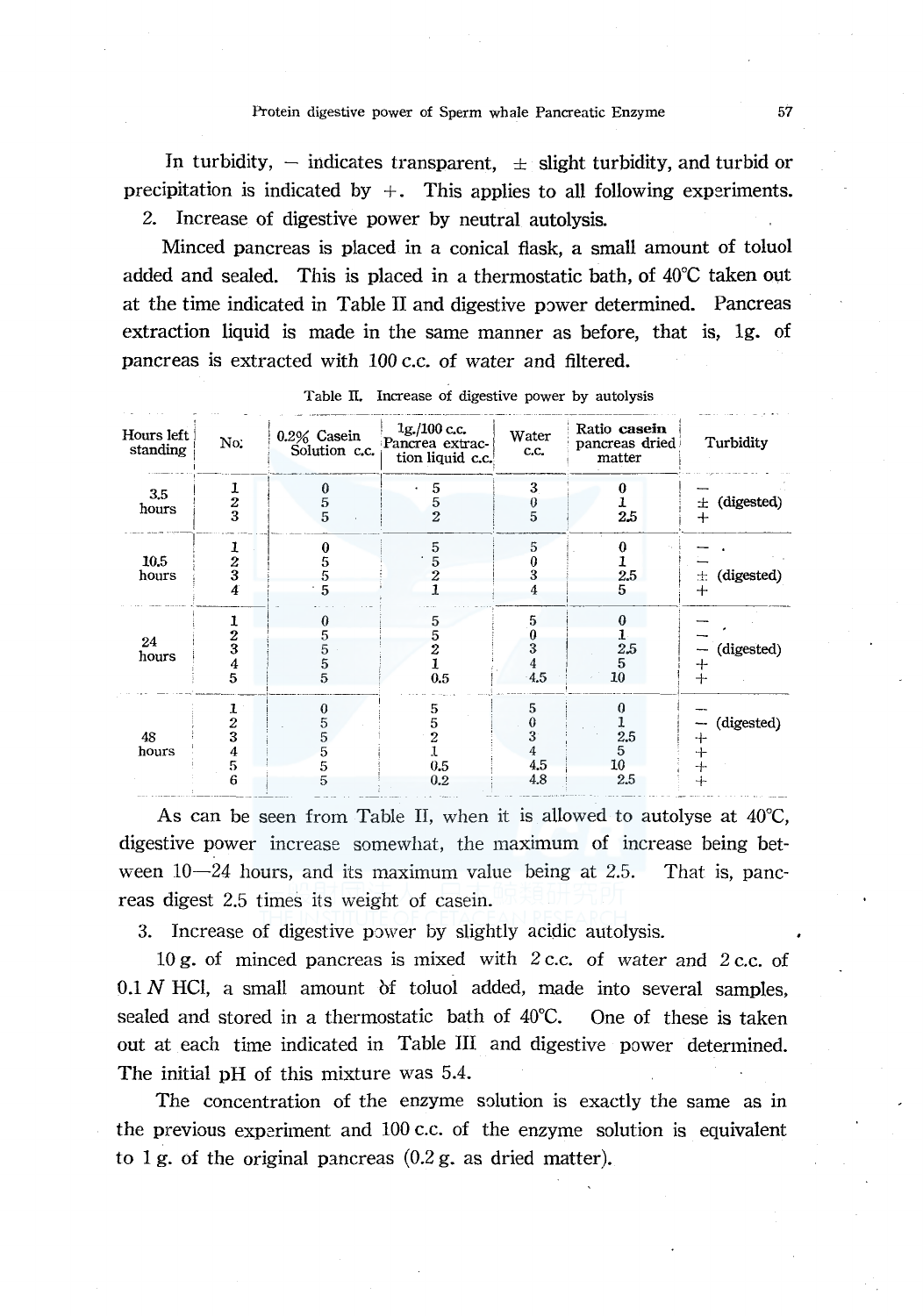| Hours<br>left<br>standing | pH at time<br>of experi-<br>ment | No.                                      |                                                               | $1 g$ , $/100 c$ .c.<br>0.2% Casein pancreas txt-<br>colution c.c. racted soluion<br>c.c. | Water<br>c.c.                                          | Ratio Casein<br>pancreas dried<br>matter       | Turbidity                                  |
|---------------------------|----------------------------------|------------------------------------------|---------------------------------------------------------------|-------------------------------------------------------------------------------------------|--------------------------------------------------------|------------------------------------------------|--------------------------------------------|
| 3 hours                   |                                  | $\frac{1}{2}$<br>4                       | 5<br>$^{\prime\prime}$<br>$^{\prime\prime}$<br>$\eta$         | 5<br>$\frac{2}{1}$<br>0.5                                                                 | $\begin{smallmatrix} 0\ 3\ 4 \end{smallmatrix}$<br>4.5 | ı<br>$\begin{array}{c} 2.5\ 5\ 10 \end{array}$ | (digested)<br>土<br>$^{+}$<br>$\, +$<br>$+$ |
| 12 hours                  | 5.6                              | $\frac{1}{2}$<br>$\overline{\mathbf{4}}$ | 5<br>$\prime\prime$<br>$^{\prime\prime}$<br>$^{\prime\prime}$ | 5<br>$\frac{2}{1}$<br>$0.5\,$                                                             | $\begin{smallmatrix} 0\ 3\ 4 \end{smallmatrix}$<br>4.5 | 1<br>2.5<br>5<br>10                            | (digested)<br>~<br>⊹<br>$+$                |
| 24 hours                  |                                  | 1<br>$\frac{2}{3}$                       | 5<br>$^{\prime\prime}$<br>$^{\prime\prime}$                   | $\frac{5}{2}$                                                                             | 0<br>3<br>$\overline{4}$                               | 1<br>2.5<br>5.                                 | (digested)<br>士<br>$+$                     |
| 36 hours                  |                                  | 1<br>$\frac{2}{3}$<br>4                  | 5<br>$^{\prime\prime}$<br>$\eta$<br>$^{\prime}$               | 5<br>$\overline{c}$<br>0.5                                                                | 0<br>3<br>4<br>4,5                                     | $\mathbf{1}$<br>2.5<br>5<br>10                 | (digested)<br>壺<br>$+$<br>$+$              |
| 48 hours                  | $6.2 - 6.4$                      | $\frac{1}{2}$                            | 5<br>$^{\prime\prime}$<br>$^{\prime\prime}$<br>"              | 5<br>$\overline{2}$<br>0.5                                                                | $\begin{array}{c} 0 \\ 3 \end{array}$<br>4<br>4.5      | 1<br>2.5<br>5<br>10                            | (digested)<br>$\bm{+}$<br>$^{+}$<br>$+$    |

Table III. Increase of digestive power by autolysis (Initial pH 5.4)

As can be seen from the result, it is about the same in the case of slightly acidic as in the case of neutral, maximum increase being between  $12-36$  hours and its maximum value is the same, 2.5.

In order to show more readily the relation between hours left standnig and digestive power for neutral and slightly acidic, it is as shown in the Summary Table IV.

|                     | Neutral, left standing at 40°C     | pH 5.4, left standing at $40^{\circ}$ C |                                    |  |  |
|---------------------|------------------------------------|-----------------------------------------|------------------------------------|--|--|
| Hours left standing | Digesting power<br>casein/panereas | Hours left standing                     | Digesting power<br>casein/pancreas |  |  |
|                     |                                    |                                         |                                    |  |  |
| 3.5                 |                                    |                                         |                                    |  |  |
| 10.5                | 2.5                                | 12                                      | 2.5                                |  |  |
| 24                  | 2.5                                | 24                                      | 2.5                                |  |  |
|                     |                                    | 36                                      | 2.5                                |  |  |
| 48                  |                                    | 48                                      |                                    |  |  |

Table IV. Hours of autolysis and digesting power.

5. Increase of digestive power of cow pancreas by autolysis.

Cow pancreas was obtained directly after slaughtering from the Shibaura Slaughter House. This was frozen at  $-35^{\circ}$ C, minced and used in experiment. Temperature of autolysis and other experimental conditions are exactly the same as in the case of whale.

The result is as shown in Table V. As can be seen from Table V.,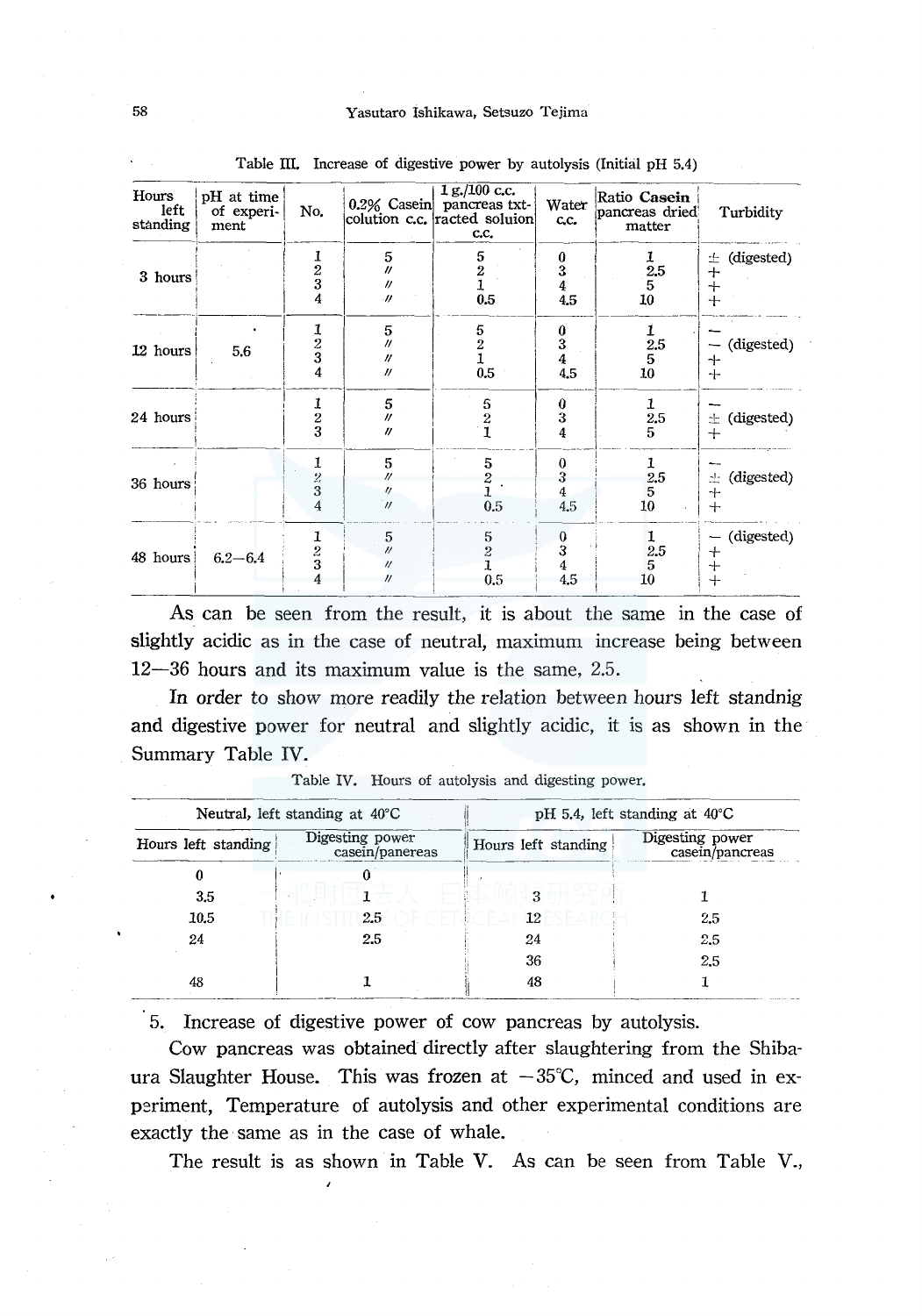casein digested when fresh is 10 times and is 25 times casein after it is autolysed for 24 hours at 40°C.

In Table V. the standard concentration of enzyme solution was 1 g. of minced pancreas extracted with 100 c.c. of water. When it is diluted and used, the concentration is shown in parenthesis.

| Hours left<br>standing | No.                                 | $0.2\%$ casein<br>solution c.c.                                              | Pancreas extr-<br>acted solution<br>c.c.                                                                | Water<br>c.c.                                    | Ratio casein<br>pancreas dried<br>matter | Turbidity                                                                   |
|------------------------|-------------------------------------|------------------------------------------------------------------------------|---------------------------------------------------------------------------------------------------------|--------------------------------------------------|------------------------------------------|-----------------------------------------------------------------------------|
| $0$ hour               | $\frac{1}{2}$<br>$\frac{4}{5}$<br>6 | 5<br>11<br>11<br>11<br>11<br>$^{\prime\prime}$                               | 5<br>(x1/10)<br>5<br>2<br>1<br>11                                                                       | 0<br>3<br>4<br>0<br>$\overline{\mathbf{3}}$<br>4 | 2.5<br>5<br>10<br>25<br>50               | 士〃<br>11<br>(digested)<br>11<br>┿<br>$\div$                                 |
| 12 hours               | $\frac{2}{3}$<br>4<br>5<br>6        | 5<br>$^{\prime\prime}$<br>11<br>11<br>$^{\prime\prime}$<br>$^{\prime\prime}$ | $\times 1/10$<br>5<br>$\boldsymbol{2}$<br>$^{\prime\prime}$<br>$2.5 \times 1/50$<br>2<br>$\prime\prime$ | 0<br>3<br>4<br>2.5<br>3<br>4                     | 10<br>25<br>50<br>100<br>125<br>250      | (digested)<br>ᆂ<br>$\div$<br>$\prime$<br>$^{\prime\prime}$<br>11            |
| 24 hours               | $\frac{1}{2}$<br>4<br>5<br>6        | 5<br>11<br>$^{\prime\prime}$<br>11<br>$^{\prime\prime}$                      | 5<br>$(\times 1/10)$<br>2<br>$^{\prime\prime}$<br>2.5(x1/50)<br>$\prime$                                | 0<br>3<br>4<br>2.5<br>3<br>4                     | 10<br>25<br>50<br>100<br>125<br>250      | (digested)<br>┿<br>$^{\prime\prime}$<br>11<br>11<br>11<br>$^{\prime\prime}$ |

Table V. Increase of digestive power of cow pancreas by autolysis. by autolysis.

5. Protein digestion of pulverized whale and cow pancreas dried matter. Next, the authors prepared pulverized dried pancreas of whale and cow and determined the digestive power of both. That is, minced pancreas is left standing at room temperature  $(2-8^{\circ}\text{C})$  for one night, placed in a large quantity of acetone to dehydrate, filtered with suction and washed several time by pouring on it. Next, it is dried by aeration, well dried in a H<sub>2</sub>SO<sub>4</sub> desiccator, pulverized in a morter, sieved with a 60 mesh sieve, and the digestive power of those which passed through the sieve was determined. Also, for comparison, the digestive power of both whale and cow

Result of determination and the detail of yield from minced pancreas to sieved powder is shown in Table VI and Table VII.

pancreas before dring were determined (after standing for one night).

As can be observed from Table VI, the digestive power of whale pancreas before drying is 0, but that of cow is 50 times. For dried pulverized whale pancreas, it is  $2.5$  times, and  $125$  times for cow pancreas.

In ·table VI the standard for pancreas extracted solution for fresh pancreas, was  $1 g/100 c.c.$  and  $0.2 g/100 c.c.$  in the case of dried pulverized